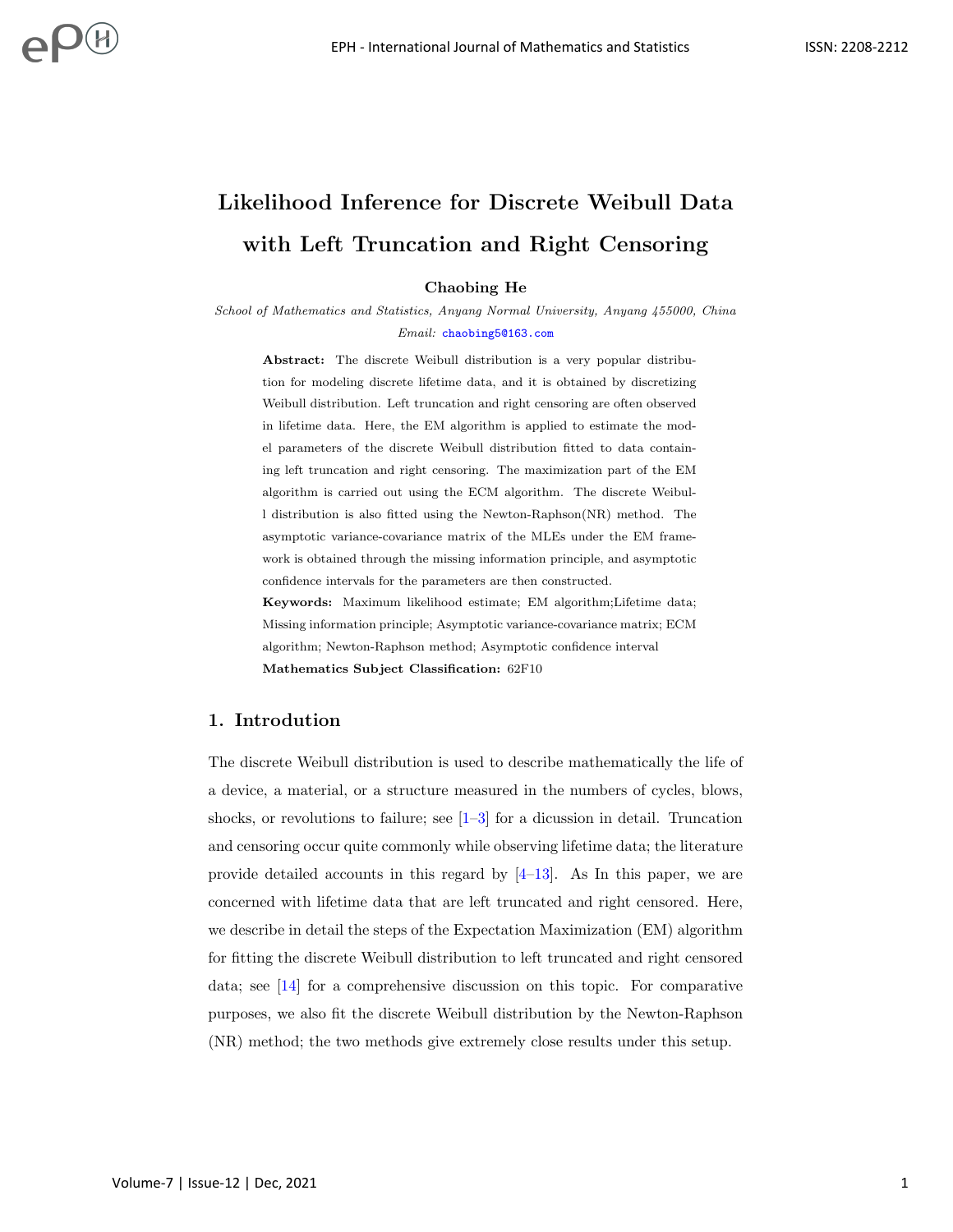The rest of this paper is organized as follows. In [Section 2,](#page-1-0) we present a description of the form of the data and the corresponding likelihood function. In [Section 3,](#page-2-0) the EM algorithm for the maximum likelihood estimation of the model parameters is described. As the expected complete log-likelihood is a complicated non-linear function of the parameters involved, the maximization part of the EM algorithm is done using the ECM algorithm (see [\[15\]](#page-10-2)). In this section, we also derive the asymptotic variance-covariance matrix of the maximum likelihood estimates (MLEs) within the EM framework by using the missing information principle of [\[16\]](#page-10-3). Then, we use it to construct corresponding asymptotic confidence intervals for the model parameters. The asymptotic confidence intervals, making use of the observed information matrix, are also constructed. Finally, we summarize and conclude the paper in [Section 4.](#page-9-3)

# <span id="page-1-0"></span>2. Form of data and the likelihood

Let X be the lifetime variable, which follows a discrete Weibull distribution with scale parameter q and shape parameter  $\alpha$ . The probability function (pf) of X is given by (see [\[1\]](#page-9-0))

$$
f(k;q,\alpha) = P(X=k) = q^{(k-1)^{\alpha}} - q^{k^{\alpha}}, k = 1, 2, \cdots, 0 < q < 1, \alpha > 0.
$$

Then, the cumulative distribution function (cdf) of X is  $F(k; q, \alpha) = P(X \leq \alpha)$  $k$ ) = 1 –  $q^{k^{\alpha}}$ . We assume that Y and T are discrete random variables. Let Y denote the censoring time variable with pf  $g(k)$  and cdf  $G(k)$ . Let T denote the truncated time variable with pf  $h(k)$  and cdf  $H(k)$ . Suppose that  $g(k)$ ,  $G(k)$ ,  $h(k)$  and  $H(k)$  do not depend on  $\boldsymbol{\theta} = (q, \alpha)'$ , X, Y and T are independent. In the random left truncated and right censored (LTRC) model one observes  $(Z_i, T_i, \delta_i)$  if  $Z_i \geq T_i$ , where  $Z_i = \min(X_i, Y_i)$  and  $\delta_i = I(X_i \leq \delta_i)$  $(Y_i), i = 1, 2, \dots, n$ . When  $Z_i < T_i$ , nothing is observed. For convenience, let  $\nu_i = I(Z_i \geq T_i).$ 

The likelihood function for the left truncated and right censored data is given by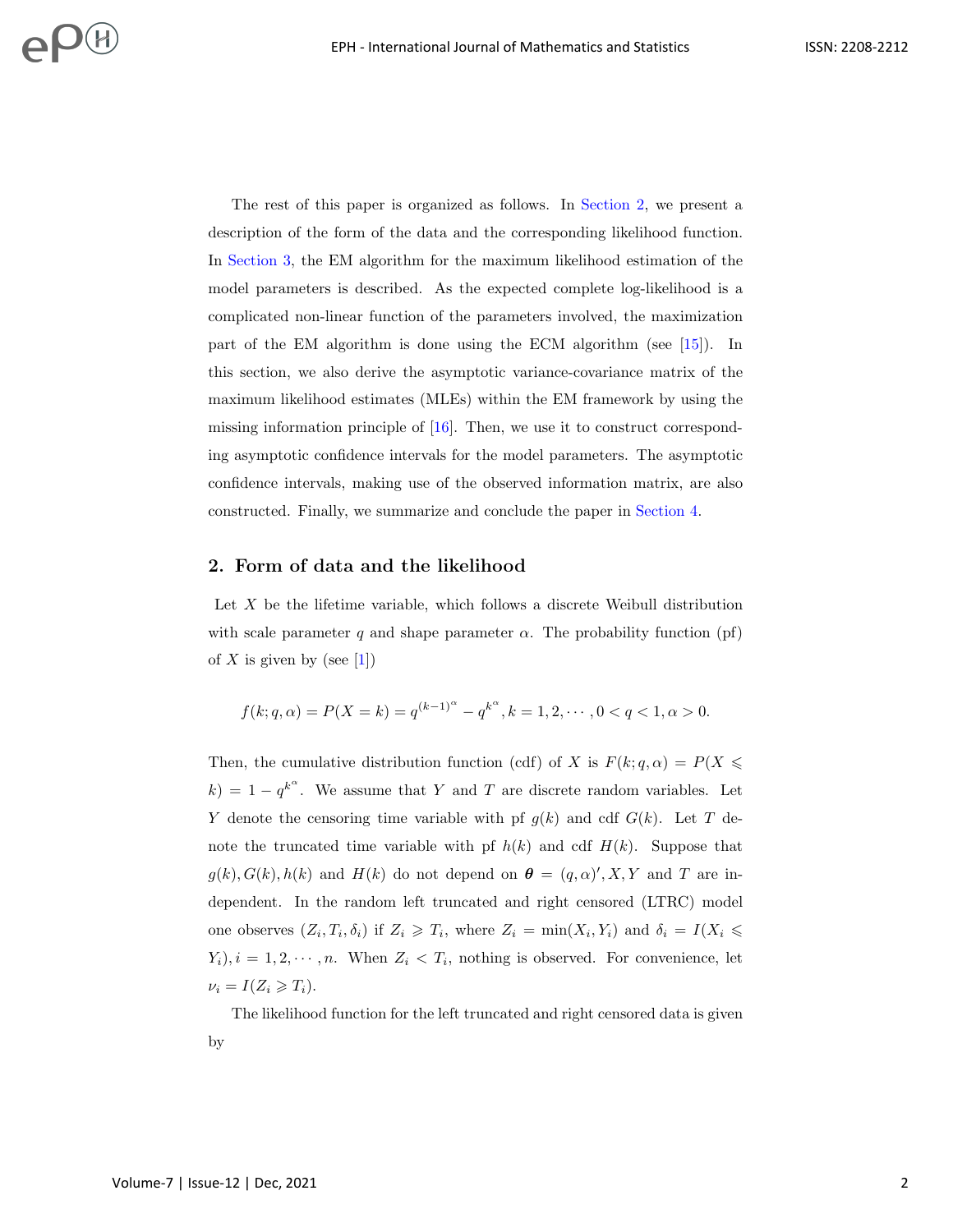$$
L(q,\alpha) = \prod_{i=1}^{n} \{ [f(z_i; q, \alpha) \bar{G}(z_i - 1) h(t_i)]^{\delta_i \nu_i} [g(z_i) \bar{F}(z_i; q, \alpha) h(t_i)]^{(1-\delta_i)\nu_i} u(q, \alpha)^{1-\nu_i} \}
$$
  
\n
$$
= A \prod_{i=1}^{n} \{ [f(z_i; q, \alpha)]^{\delta_i \nu_i} [\bar{F}(z_i; q, \alpha)]^{(1-\delta_i)\nu_i} [u(q, \alpha)]^{1-\sum_{i=1}^{n} \nu_i} \}
$$
  
\n
$$
= A \{\prod_{i=1}^{n} [q^{(z_i-1)^{\alpha} - z_i^{\alpha}} - 1]^{\delta_i \nu_i} \} q^{\sum_{i=1}^{n} \nu_i z_i^{\alpha}} [u(q, \alpha)]^{n_0},
$$

where

$$
A = \prod_{i=1}^{n} \{ [\bar{G}(z_i - 1)h(t_i)]^{\delta_i \nu_i} [g(z_i)h(t_i)]^{(1 - \delta_i)\nu_i} \},
$$
  

$$
u(q, \alpha) = P(Z_i < T_i) = 1 - \sum_{k=1}^{\infty} h(k)\bar{G}(k - 1)\bar{F}(k - 1; q, \alpha),
$$
  

$$
n_0 = n - \sum_{i=1}^{n} \nu_i,
$$

and A does not depend on  $\theta = (q, \alpha)'.$ 

The log-likelihood function, after some simplification, becomes

$$
\log L = \log A + \sum_{i=1}^{n} \delta_i \nu_i \log[q^{(z_i - 1)^{\alpha} - z_i^{\alpha}} - 1] + \log \sum_{i=1}^{n} \nu_i z_i^{\alpha} + n_0 \log u(q, \alpha).
$$

# <span id="page-2-0"></span>3. Methods of estimation

#### 3.1. The EM algorithm

The EM algorithm is a very powerful and useful tool for analyzing incomplete data; see [\[14\]](#page-10-1) for an elaborate discussion on the method. The algorithm consists of two steps-the Expectation step (E-step) and the Maximization step (M-step). In the E-step,the conditional expectation of the complete data likelihood is obtained, given the observed incomplete data and the current value of the parameter, real or vector valued. This expected likelihood is essentially a function of the parameter involved, and the current value of the parameter under which the expectation has been calculated. In the M-step,this expected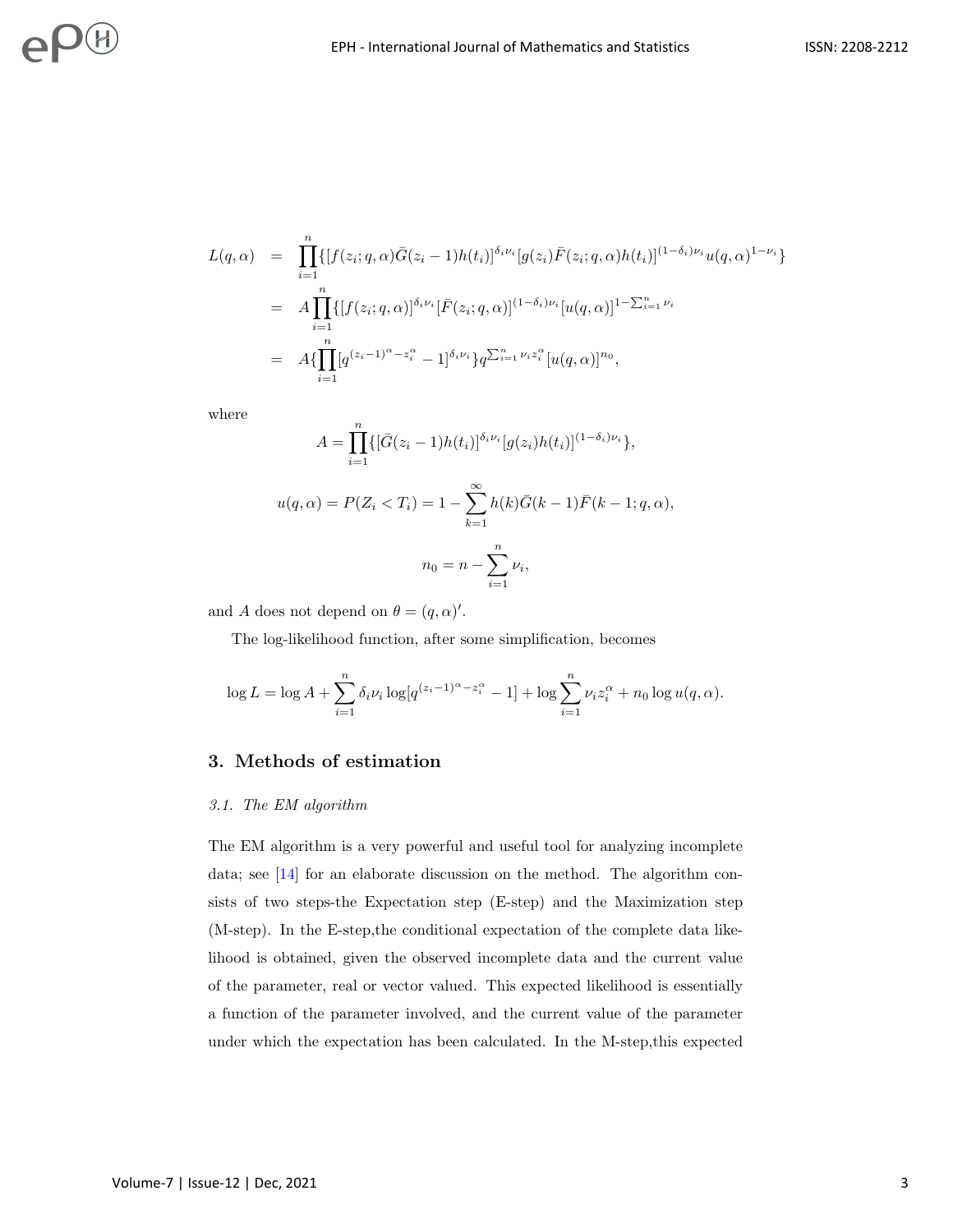complete data likelihood is then maximized with respect to the parameter. The E- and M-steps are then iterated till convergence. This algorithm is known to have some desirable and advantageous properties over the direct methods for obtaining the MLEs in the case of incomplete data; see the above-mentioned reference for details.

First, when nothing is observed, i.e.,  $Z_i \, < \, T_i$ , we add the data  $(W_i, \delta'_i)$ , where  $W_i = \min(X_i, Y_i)$  and  $\delta'_i = I(X_i \leq Y_i)$ . Then we construct the complete data log-likelihood function. With the parameter vector denoted by  $\theta = (q, \alpha)'$ , had there been no truncation, the complete data likelihood would be

$$
L(w, \delta'_i; \theta) = \prod_{i=1}^n \{ [f(z_i; \theta) \bar{G}(z_i - 1) h(t_i)]^{\delta_i \nu_i} [g(z_i) \bar{F}(z_i; \theta) h(t_i)]^{(1 - \delta_i) \nu_i} \times [f(w_i; \theta) \bar{G}(w_i - 1) \bar{H}(w_i)]^{\delta'_i (1 - \nu_i)} [g(w_i) \bar{F}(w_i; \theta) \bar{H}(w_i)]^{(1 - \delta'_i)(1 - \nu_i)} \} \times \alpha q^{\sum_{i=1}^n \nu_i z_i^{\alpha} + (1 - \nu_i) w_i^{\alpha}} \prod_{i=1}^n \{ [q^{(z_i - 1)^{\alpha} - z_i^{\alpha}} - 1]^{\nu_i \delta_i} [q^{(w_i - 1)^{\alpha} - w_i^{\alpha}} - 1]^{(1 - \nu_i) \delta'_i} \}.
$$

Correspondingly, the complete data log-likelihood function is given by

$$
\log L(w, \delta'_i; \theta) = \log q \sum_{i=1}^n \nu_i z_i^{\alpha} + \sum_{i=1}^n \delta_i \nu_i \log[q^{(z_i-1)^{\alpha} - z_i^{\alpha}} - 1] + \log q \sum_{i=1}^n (1 - \nu_i) w_i^{\alpha}
$$

$$
+ \sum_{i=1}^n \delta'_i (1 - \nu_i) \log[q^{(w_i-1)^{\alpha} - w_i^{\alpha}} - 1].
$$

The E-Step: In the E-step, we calculate the conditional expectation of the complete data log-likelihood, i.e., we calculate

$$
Q(\theta, \theta^{(m)}) = E_{\theta^{(m)}}[\log L(w, \delta_i'; \theta) | z, \delta, \nu].
$$

Clearly, the expectations of interest are

$$
E_{\theta^{(m)}}(W_i^{\alpha}|W_i < T_i), \ E_{\theta^{(m)}}\{\delta_i' \log[q^{(W_i - 1)^{\alpha} - W_i^{\alpha}}]|W_i < T_i\}.
$$

To derive these conditional expectations, we first consider the conditional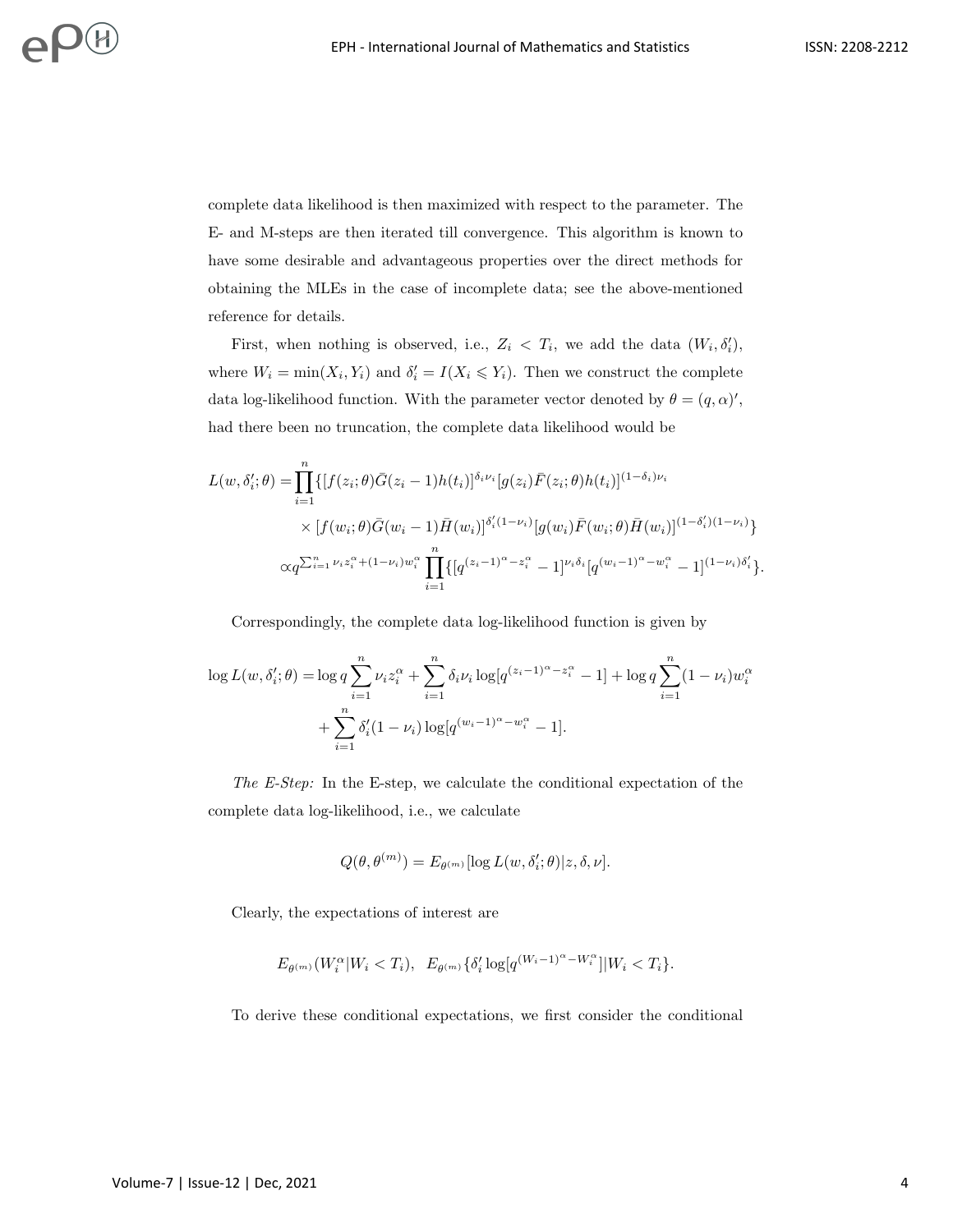probability function of  $(W_i, \delta'_i)$ , given  $W_i < T_i$ , given by

$$
P(W_i = k, \delta'_i = 1) = P(X_i = k, Y_i \ge k | W_i < T_i) = \frac{[q^{(k-1)^{\alpha}} - q^{k^{\alpha}}] \bar{G}(k-1) \bar{H}(k)}{u(q, \alpha)}
$$
\n
$$
\triangleq \psi_1(k, \theta),
$$
\n
$$
P(W_i = k, \delta'_i = 0) = P(Y_i = k, X_i > k | W_i < T_i) = \frac{g(k) q^{k^{\alpha}} \bar{H}(k)}{u(q, \alpha)} \triangleq \psi_2(k, \theta).
$$

Hence

$$
P(W_i = k, \delta'_i = l) = l\psi_1(k, \theta) + (1 - l)\psi_2(k, \theta) \triangleq \varphi(l, k, \theta), l = 0, 1; k = 1, 2, \cdots.
$$

So the conditional probability function of  $W_i$ , given  $W_i < T_i$ , given by

$$
P(W_i = k) = \psi_1(k, \theta) + \psi_2(k, \theta) \triangleq \psi(k, \theta).
$$

Based on the above conditional density functions, the required expectations can be derived to be

$$
E_{\theta^{(m)}}\{\delta_i' \log[q^{(W_i-1)^{\alpha}-W_i^{\alpha}}-1]|W_i < T_i\} = \sum_{k=1}^{\infty} \log[q^{(k-1)^{\alpha}-k^{\alpha}}-1] \psi_1(k, \theta^{(m)})
$$
\n
$$
\triangleq e_1(\theta, \theta^{(m)}),
$$

$$
E_{\theta^{(m)}}[W_i^{\alpha}|W_i < T_i] = \sum_{k=1}^{\infty} k^{\alpha} \psi(k, \theta^{(m)}) \triangleq e_1(\theta, \theta^{(m)}).
$$

We obtain

$$
Q(\theta, \theta^{(m)}) = \log q \sum_{i=1}^{n} \nu_i z_i^{\alpha} + \sum_{i=1}^{n} \delta_i \nu_i \log[q^{(z_i - 1)^{\alpha} - z_i^{\alpha}} - 1] + n_0 [e_1(\theta, \theta^{(m)}) \log q + e_2(\theta, \theta^{(m)})].
$$

The quantity  $Q(\theta, \theta^{(m)})$  needs to be maximized with respect to  $\theta$ . Evidently,the maximization poses a challenge as the function involved is a complicated non-linear function of  $q$  and  $\alpha$ , and the process used for this purpose is described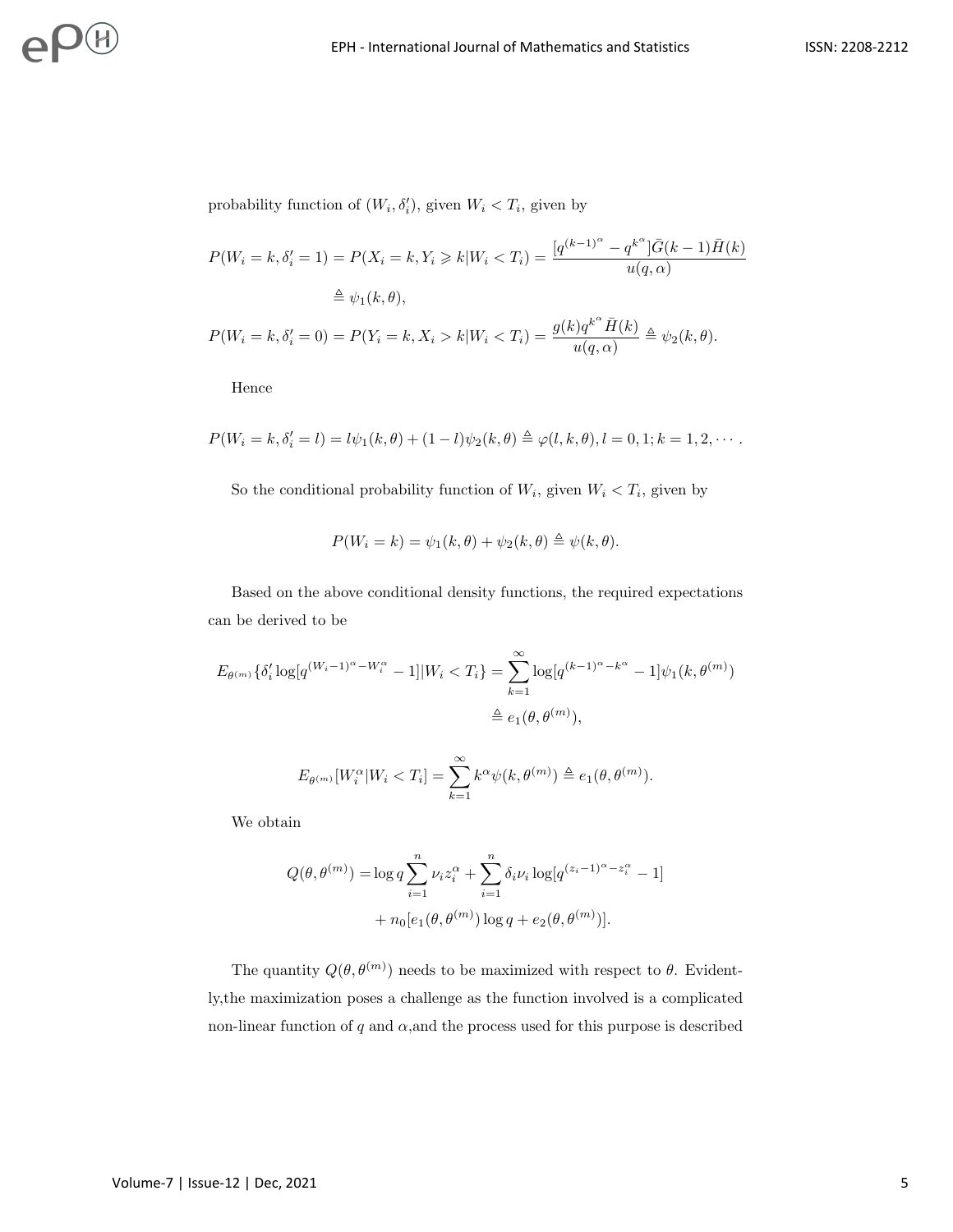next.

The M-Step: In the maximization step, the quantity  $Q(\theta, \theta^{(m)})$  is maximized with respect to  $\theta$  over the parameter space  $\Theta$  to obtain the improved estimate of the paramater as

$$
\theta^{(m+1)} = \underset{\boldsymbol{\theta} \in \Theta}{\arg \max} Q(\boldsymbol{\theta}, \boldsymbol{\theta}^{(m)}).
$$

The E-step and the M-step are then continued iteratively until convergence to obtain the MLE of the parameter  $\theta$ . From the complicated form of the function  $Q(\theta, \theta^{(m)})$ , it is obvious that there are no explicit MLEs for the parameters, and one has to depend on a numerical maximization procedure. Here, we make use of the ECM algorithm (see [\[15\]](#page-10-2)). In this algorithm, the function  $Q(\theta, \theta^{(m)})$ by k-step maximizing conditional expectation, where k is the length of  $\theta$ , to get the updated estimate  $\theta^{(m+1)}$ . This algorithm is a special case of the generalized EM algorithm (see [\[17\]](#page-10-4)), and is closely related to the original EM algorithm. The properties of this algorithm are quite close to that of the EM algorithm. However, the ECM algorithm may converge slower than the EM algorithm.

In the M-step, the ECM algorithm is carried out as follows:

After getting  $Q(q, \alpha | q^{(m)}, \alpha^{(m)})$ , on the  $(m+1)$ th iteration of this ECM algorithm, calulate  $q^{(m+1)}$  as the value of q that maximizes  $Q(q, \alpha^{(m)} | q^{(m)}, \alpha^{(m)})$ . Then calulate  $\alpha^{(m+1)}$  as the value of  $\alpha$  that maximizes  $Q(q^{(m+1)}, \alpha|q^{(m+1)}, \alpha^{(m)})$ . The updated estimate  $\theta^{(m+1)} = (q^{(m+1)}, \alpha^{(m+1)})'$  are got. The M-step is then continued iteratively until convergence. It can be seen readily that the expression of  $Q(q, \alpha | q^{(m)}, \alpha^{(m)})$  contains some summations that require special techniques for their evaluation. In our study, we calculated the summations by the sum function of the R software. It has been observed in our extensive empirical study that the numerical MLEs converge to the true parameter values quite accurately.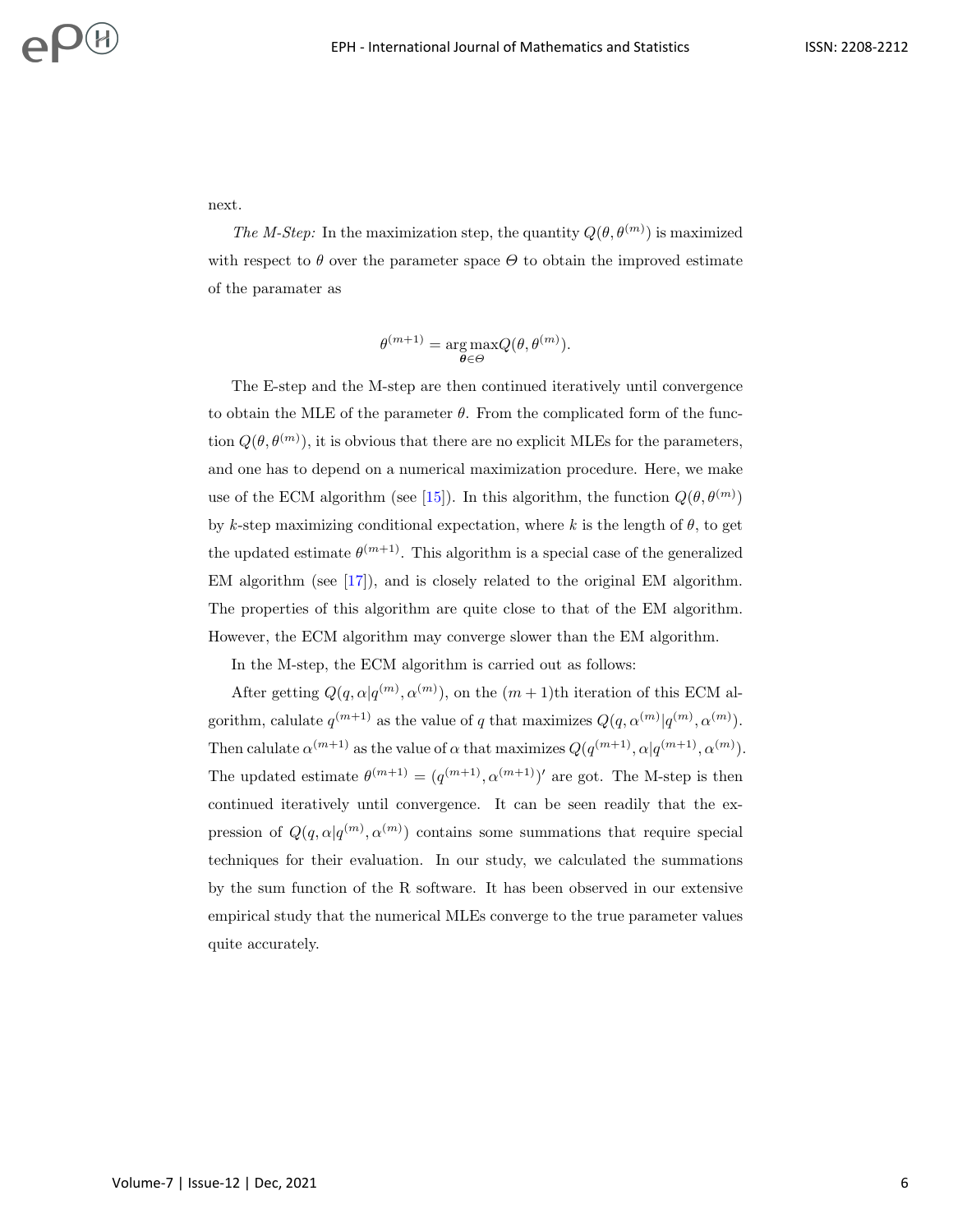#### 3.2. Newton-Raphson method

 $\mathcal{D}(H)$ 

The NR method is a direct approach for obtaining the MLEs by maximizing the likelihood function. It involves calculation of the first and second derivatives of the observed log-likelihood with respect to the parameters. Herein, we use the NR method for comparative purpose. The NR method, although works well in general, fails to converge in some cases under this setup. In our study, we employed the NR method by a default function of the R software, called the maxNR function. We observed in our empirical study that the EM and the NR methods yield close results in most cases.

#### 3.3. Asymptotic variances and covariance of the MLEs

Unlike the NR method, in the EM algorithm,the asymptotic variances and covariance of the MLEs are not directly obtained as a byproduct of the algorithm. Within the EM framework,the missing information principle (see [\[16\]](#page-10-3)) can be applied to obtain the observed information matrix as

Observed information = Complete information − Missing information.

Then, inverting the observed information matrix, one can obtain the asymptotic variance-covariance matrix of the MLEs.

Let  $I(\theta)$ ,  $I_1(\theta)$  and  $I_2(\theta)$  denote the complete information matrix, observed information matrix and the missing information matrix, respectively. The complete information matrix is given by

$$
I(\theta) = -E\left[\frac{\partial^2}{\partial \theta^2} \log L(W, \delta'; \theta)\right].
$$
 (1)

The expected missing information can be easily obtained as

$$
I_2(\theta) = -n_0 E \left[ \frac{\partial^2}{\partial \theta^2} \log \varphi(l, k, \theta) \right]. \tag{2}
$$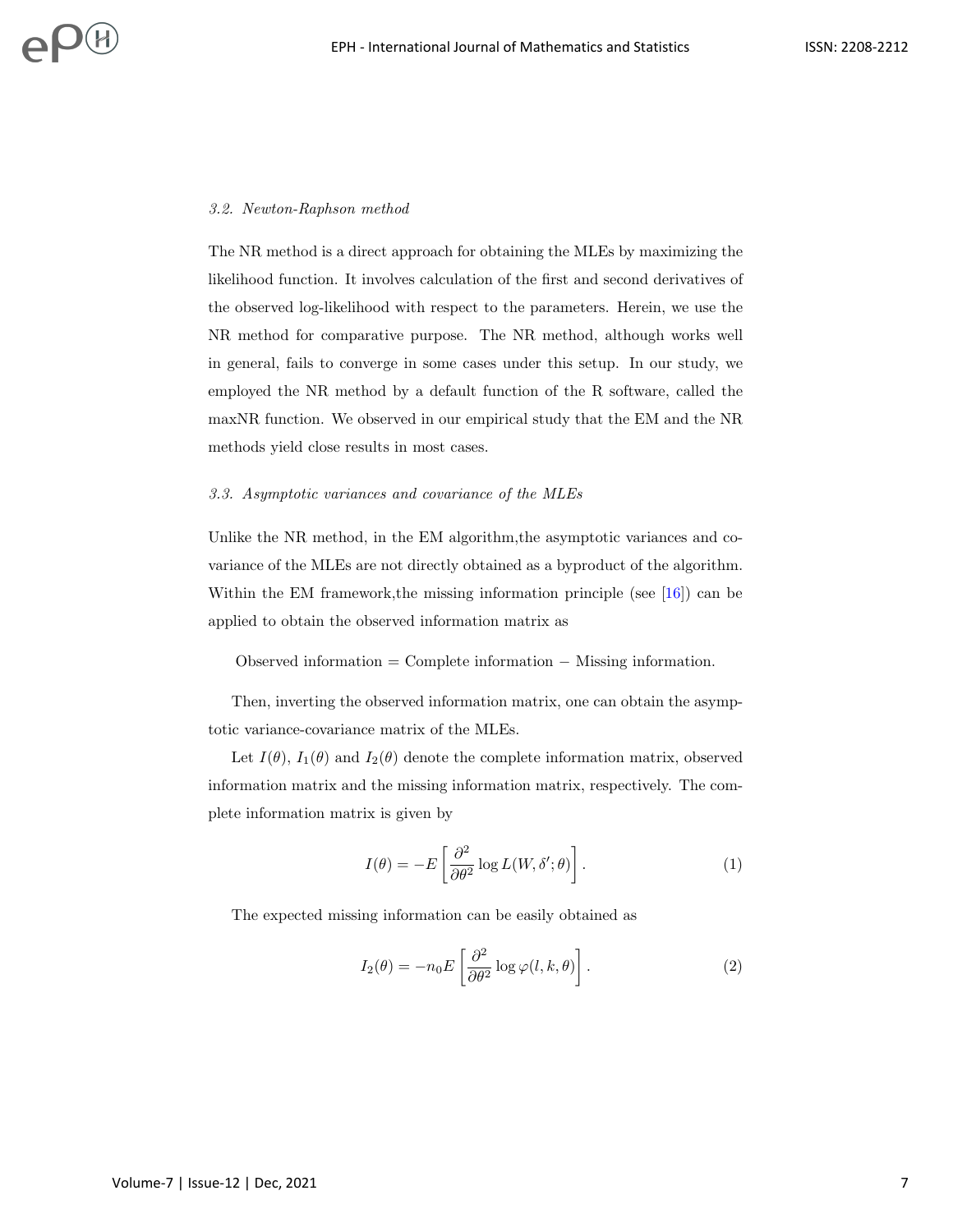Thus, by the missing information principle, the observed information matrix can be obtained

<span id="page-7-0"></span>
$$
I_1(\theta) = I(\theta) - I_2(\theta). \tag{3}
$$

The asymptotic variance-covariance matrix of the MLE of  $\theta$  can be obtained finally by inverting the observed information matrix  $I_1(\theta)$  in Eq. [\(3\)](#page-7-0) and evaluating at  $\theta = \hat{\theta}$ .

Define

$$
\varphi_1(z,\delta;\theta) = \log q \sum_{i=1}^n \nu_i z_i^{\alpha} + \sum_{i=1}^n \delta_i \nu_i \log[q^{(z_i-1)^{\alpha} - z_i^{\alpha}} - 1]
$$

and

$$
\varphi_2(w_i, \delta'_i; \theta) = w_i^{\alpha} \log q + \delta'_i \log[q^{(w_i - 1)^{\alpha} - w_i^{\alpha}} - 1].
$$

The elements of the complete information matrix  $I(\theta)$  are given by

$$
E\left[\frac{\partial^2}{\partial q^2}\log L(W,\delta';\theta)\right] = -\left[\frac{\partial^2}{\partial q^2}\varphi_1(z,\delta;\theta) + n_0\sum_{k=1}^{\infty}\sum_{l=0}^1\psi(k,l;\theta)\frac{\partial^2}{\partial q^2}\varphi_2(k,l;\theta)\right],
$$
  
\n
$$
-E\left[\frac{\partial^2}{\partial \alpha^2}\log L(W,\delta';\theta)\right] = -\left[\frac{\partial^2}{\partial \alpha^2}\varphi_1(z,\delta;\theta) + n_0\sum_{k=1}^{\infty}\sum_{l=0}^1\psi(k,l;\theta)\frac{\partial^2}{\partial \alpha^2}\varphi_2(k,l;\theta)\right],
$$
  
\n
$$
-E\left[\frac{\partial^2}{\partial q\partial \alpha}\log L(W,\delta';\theta)\right] = -\left[\frac{\partial^2}{\partial q\partial \alpha}\varphi_1(z,\delta;\theta) + n_0\sum_{k=1}^{\infty}\sum_{l=0}^1\psi(k,l;\theta)\frac{\partial^2}{\partial q\partial \alpha}\varphi_2(k,l;\theta)\right].
$$

The elements of the missing information matrix  $I_2(\theta)$  are given by

$$
-n_0 E\left[\frac{\partial^2}{\partial q^2} \log \psi(W, \delta'; \theta)\right] = -n_0 \sum_{k=1}^{\infty} \sum_{l=0}^{1} \psi(k, l; \theta) \frac{\partial^2}{\partial q^2} \log \psi(k, l; \theta),
$$

$$
-n_0 E\left[\frac{\partial^2}{\partial \alpha^2} \log \psi(W, \delta'; \theta)\right] = -n_0 \sum_{k=1}^{\infty} \sum_{l=0}^{1} \psi(k, l; \theta) \frac{\partial^2}{\partial \alpha^2} \log \psi(k, l; \theta),
$$

$$
-n_0 E\left[\frac{\partial^2}{\partial q \partial \alpha} \log \psi(W, \delta'; \theta)\right] = -n_0 \sum_{k=1}^{\infty} \sum_{l=0}^{1} \psi(k, l; \theta) \frac{\partial^2}{\partial q \partial \alpha} \log \psi(k, l; \theta).
$$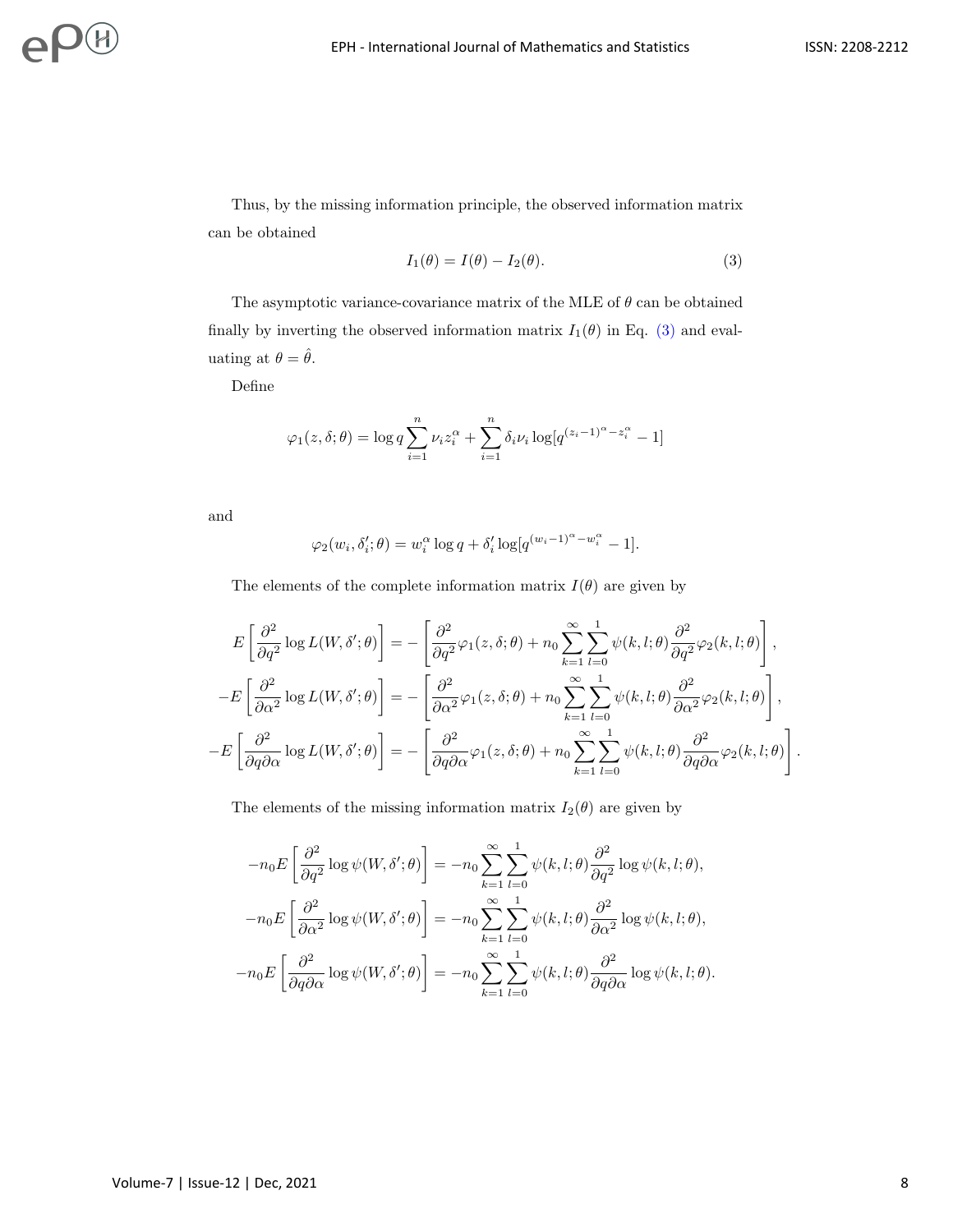The observed Fisher information matrix can be obtained from Eq. [\(3\).](#page-7-0) Finally, by inverting  $I_1(\theta)$ , the asymptotic variance-covariance matrix of the MLEs can be obtained.

#### 3.4. Confidence intervals

After obtaining the MLEs and their asymptotic variances, the asymptotic confidence intervals for q and  $\alpha$  can be constructed using the asymptotic normality of the MLEs. Here, we study the asymptotic confidence intervals for q and  $\alpha$ corresponding to both the EM algorithm and the NR method. Evidently, the confidence intervals corresponding to the EM algorithm and the NR method will be different, due to the different estimates of the parameters and the standard errors obtained from these methods. Then, these confidence intervals are compared in terms of their coverage probabilities through a Monte Carlo simulation study.

One can also construct parametric bootstrap confidence intervals for q and  $\alpha$  in the following way. First of all, based on a given data of size n, the MLE  $\ddot{\theta}$ of  $\theta = (q, \alpha)'$  is obtained. Then, using  $\hat{\theta}$  as the true value of the parameter, a sample of size n in the same sampling framework with left truncation and right censoring is produced. This process is repeated for 1000 Monte Carlo simulation runs, and the MLEs are obtained for each of these samples. Then, based on these 1000 estimates, the bootstrap bias and variance for the estimates of  $q$  and  $\alpha$  are obtained. In the final step, a  $100(1 - \beta)$  parametric bootstrap confidence interval for  $q$  is obtained as

$$
\text{LCL:} \ \hat{q} - b_q - z_{\beta/2} \sqrt{\sigma_q}, \quad \text{UCL:} \hat{q} - b_q + z_{\beta/2} \sqrt{\sigma_q},
$$

where  $b_q$  and  $\sigma_q$  are the bootstrap bias and variance for the estimate of q, respectively, and  $z_\beta$  is the upper  $\beta$ -percentage point of the standard normal distribution. The confidence interval for  $\alpha$  can be constructed in a similar manner. The parametric bootstrap confidence intervals can then be compared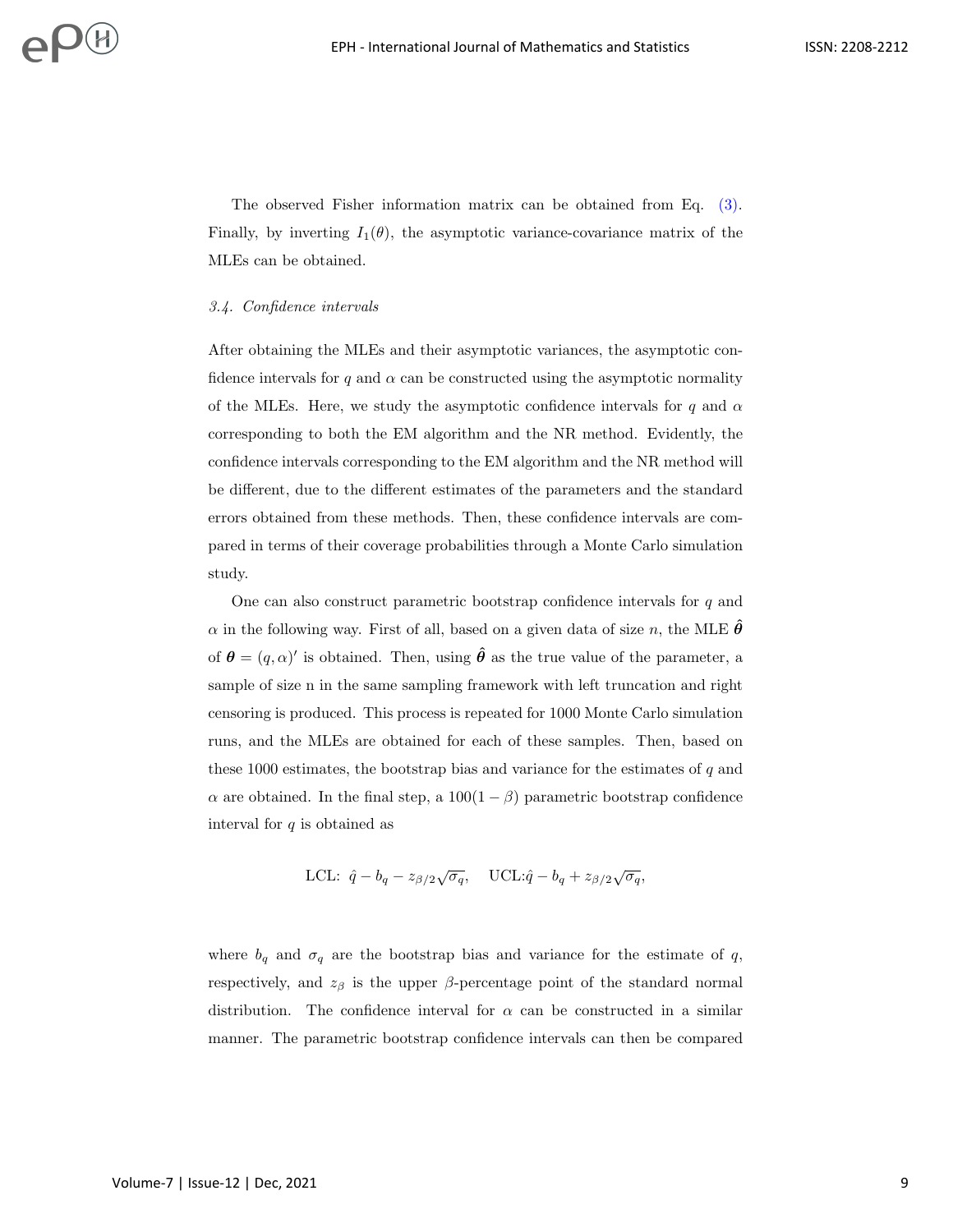<span id="page-9-3"></span>to the other asymptotic confidence intervals in terms of coverage probabilities.

### 4. Conclusions

In this paper, we consider the likelihood inference for discrete Weibull data with left truncation and right censoring. The EM algorithm is applied to estimate the model parameters, and the maximization part of the EM algorithm is carried out using the ECM algorithm. The asymptotic variance-covariance matrix of the MLEs under the EM framework is obtained through the missing information principle, and asymptotic confidence intervals for the parameters are constructed.

# Reference

- <span id="page-9-0"></span>[1] T. Nakagawa, S. Osaki, The discrete weibull distribution, Reliability, IEEE Transactions on 24 (5) (1975) 300–301.
- [2] M. A. Khan, A. Khalique, A. Abouammoh, On estimating parameters in a discrete weibull distribution, Reliability, IEEE Transactions on 38 (3) (1989) 348–350.
- <span id="page-9-1"></span>[3] K. Kulasekera, Approximate mle's of the parameters of a discrete weibull distribution with type i censored data, Microelectronics Reliability 34 (7) (1994) 1185–1188.
- <span id="page-9-2"></span>[4] A. C. Cohen, Truncated and censored samples, Theory and Applications.
- [5] N. Balakrishnan, A. C. Cohen, Order statistics and inference: Estimation methods (1991).
- [6] W. Q. Meeker, L. A. Escobar, Statistical methods for reliability data, Vol. 78, Wiley New York, 1998.
- [7] Y.-T. Hwang, C.-c. Wang, A goodness of fit test for left-truncated and right-censored data, Statistics & Probability Letters 78 (15) (2008) 2420– 2425.